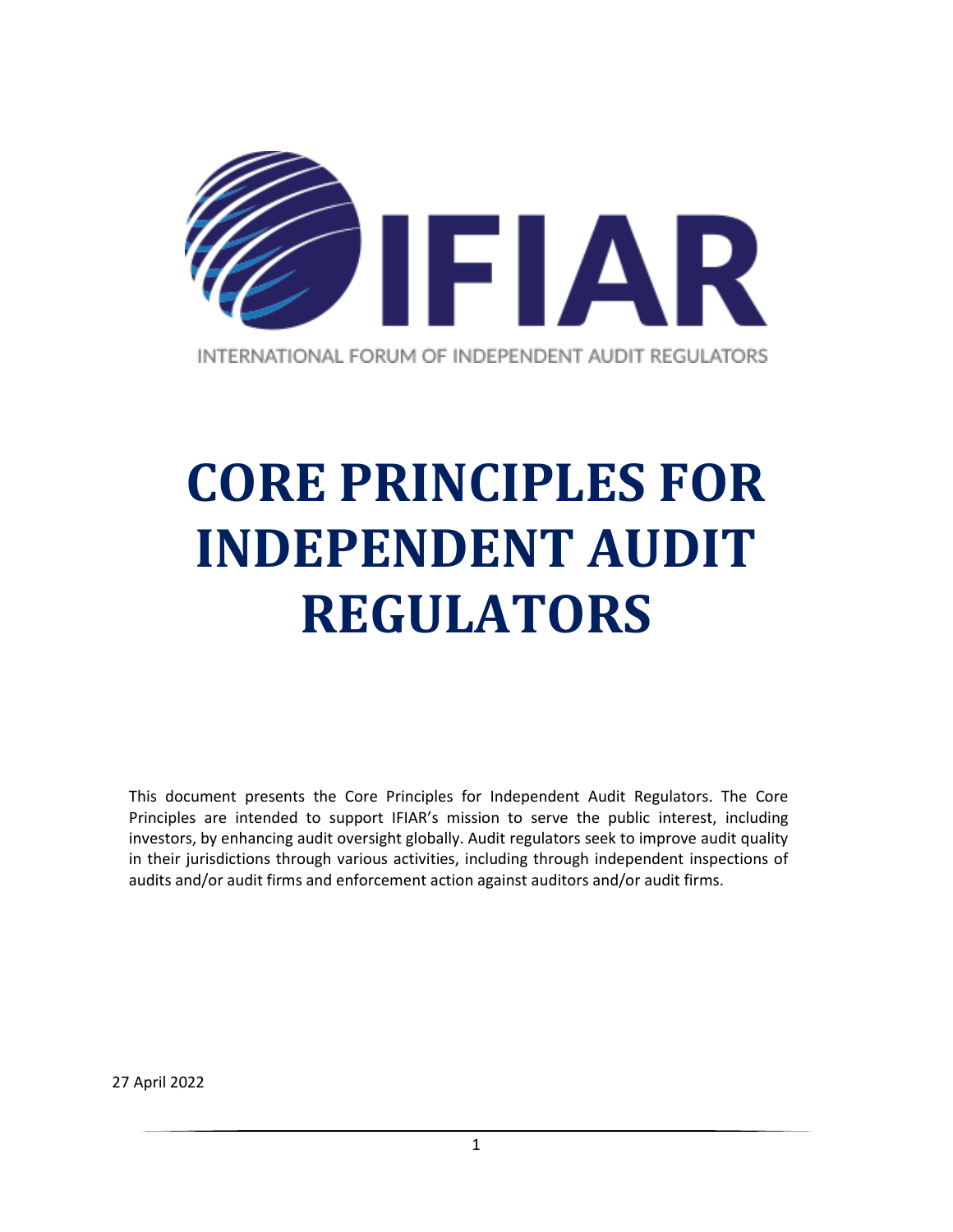Established in 2006, the International Forum of Independent Audit Regulators (IFIAR) comprises independent audit regulators from over 50 jurisdictions representing Africa, North America, South America, Asia, Oceania, and Europe. Dedicated to serving the public interest and enhancing investor protection, IFIAR provides a platform for dialogue and information-sharing regarding audit quality matters and regulatory practices around the world and promotes collaboration and consistency in regulatory activity.

Copyright © 2022 International Forum of Independent Audit Regulators. Please refer to the [terms of use](https://www.ifiar.org/terms-of-use/)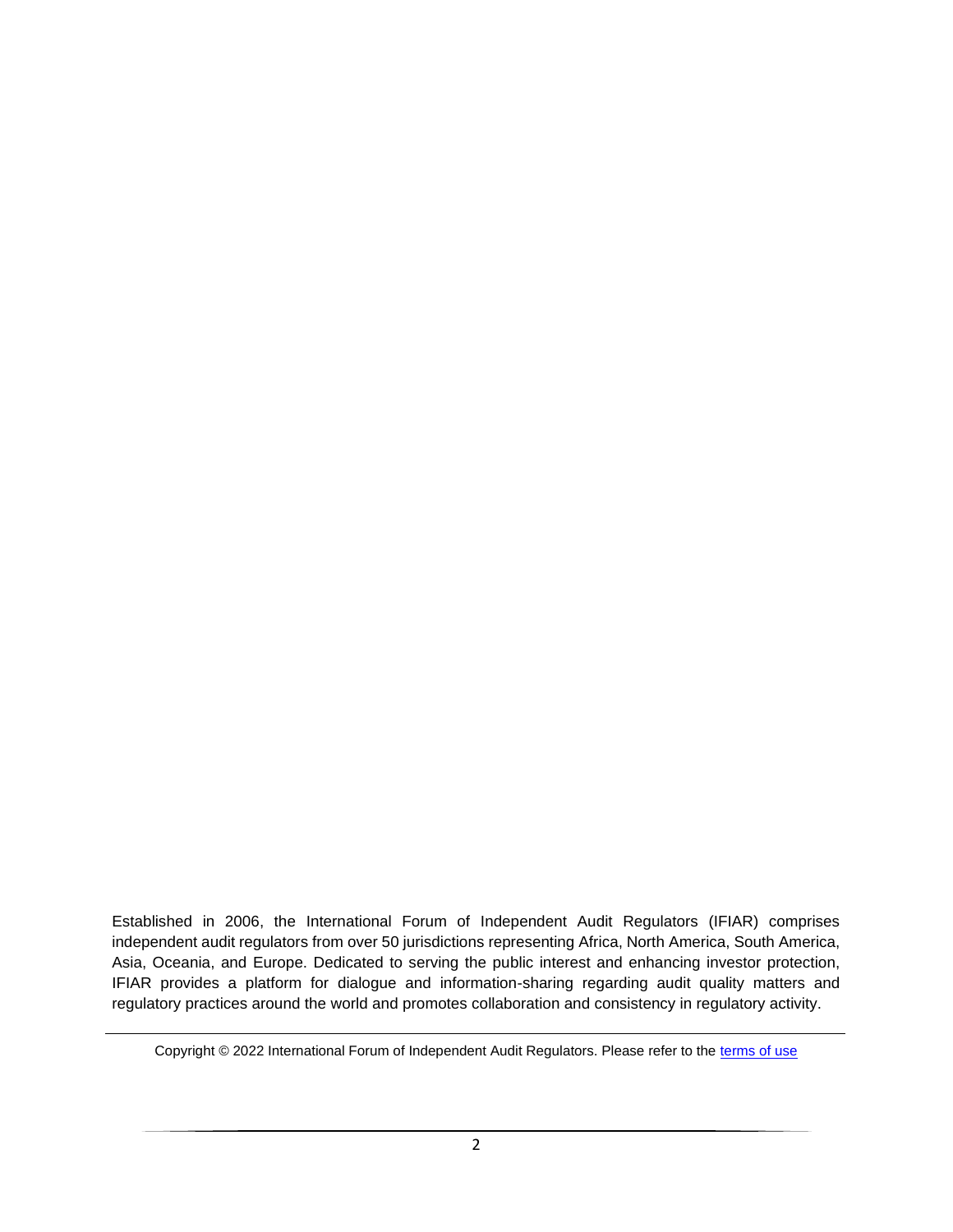# **Table of Contents**

**Contents**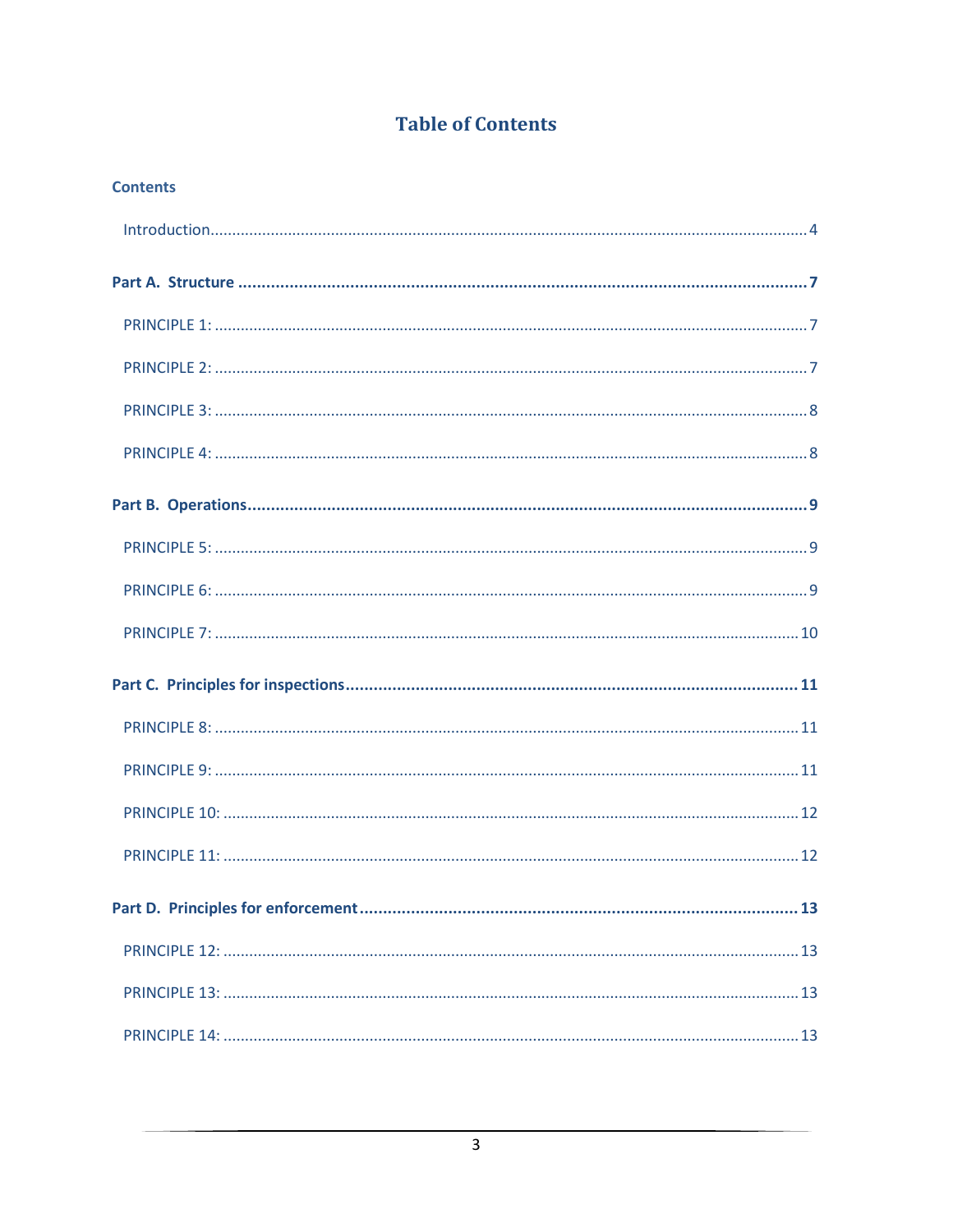#### <span id="page-3-0"></span>**Introduction**

IFIAR is the international organization of independent audit regulators (hereinafter, 'audit regulators'). IFIAR enhances audit oversight globally by providing its Members with a forum for them to collaborate, share knowledge and learn about independent audit regulatory practices, experiences, challenges and developments on audit quality matters around the world, thereby contributing to sustainable improvements in global audit quality.

Consistent with the IFIAR Charter and Mission, IFIAR's Core Principles for Independent Audit Regulators (hereinafter, 'Principles') seek to further outline and promote effective independent audit oversight globally, thereby contributing to IFIAR's objective of serving the public interest and enhancing investor protection by improving audit quality.

Jurisdictions determine the structure for audit oversight that works best in their regulatory ecosystems. IFIAR observes that audit oversight responsibilities differ significantly between jurisdictions; from responsibilities of inspection and enforcement of auditors of public-interest entities (PIEs) only, to broader audit oversight responsibilities which may include additional activities such as registration and education of auditors, oversight of non-PIE audits, standard setting, market monitoring, etc. These Principles focus on the structure of the audit regulator and the common core activities of audit regulators – inspections and enforcement.

The Principles are intended to:

- Assist IFIAR Members in developing and advancing their own national arrangements by drawing on and hence benefit from the experiences of other Members;
- Advance widespread adoption of high-quality audit oversight practices that are robust and aimed at fostering high quality audits and promoting public trust in the financial reporting process; and
- Promote cooperation and collaboration between regulators in part, to achieve greater consistency of audit oversight.

Finally, nothing in these Principles should be construed as superseding the requirements of the IFIAR Charter or excusing any IFIAR member from those requirements.

An audit regulator's membership in IFIAR is not dependent on its status in implementing the Principles. However, IFIAR Members are encouraged to work towards incorporating them in their own jurisdictions, taking account of the risk profiles, sizes and complexities of audit firms in their market. It is recognized that legislative changes or other measures by higher national authorities beyond the control of the audit regulator may be required to achieve adherence to the Principles. Furthermore, IFIAR recognizes that oversight regimes that deal with auditors of PIEs will often require different regulatory approaches in terms of scope and communication than those dealing with non-PIE audits.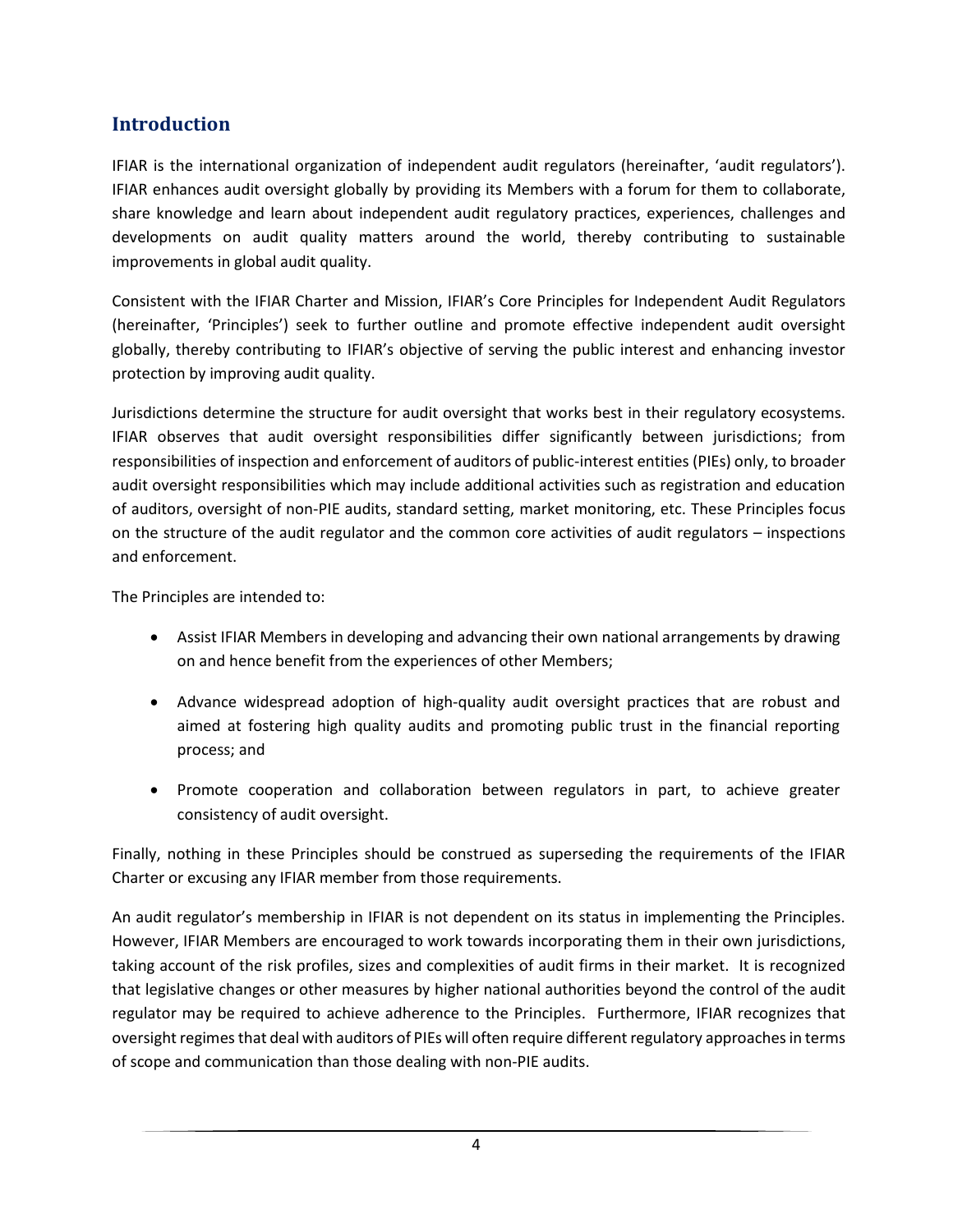The Principles may also assist emerging audit regulators both within and outside of IFIAR to develop effective independent audit oversight arrangements and advocate for the necessary legal framework and regulatory powers.

A system of audit oversight and audit regulation is most effective if it exists within an appropriate financial reporting environment. A key foundation of such an environment is the existence of a well-developed legal and corporate governance framework that provides necessary support for high-quality auditing. Elements of this framework should incorporate the following:

- Comprehensive and well-defined accounting and auditing principles and standards that are generally accepted;
- Legal requirements for the preparation and publication of audited financial statements according to those principles and standards;
- An enforcement system relating to the preparation of financial statements to reinforce compliance with accounting standards (e.g. fines, shareholder redress or penalties on responsible managers for non‐compliance);
- Corporate governance arrangements and practices that support high‐quality corporate reporting and auditing practice (including but not limited to requirements for independent audit committees with appropriate corporate reporting experience; approval of auditor engagements by audit committees or shareholders; and effective oversight over internal controls relating to the financial reporting process); and
- Effective and mandatory educational and training arrangements for accountants and auditors.

Regulators should also be aware that the relevance of non-financial reporting/sustainability reporting is increasing in many parts of the world. Auditors might have a role in providing assurance which may result in a role for many audit regulators as well.

Where shortcomings exist, audit regulators should make the government or other relevant decision makers aware of such matters and their potential impact on audit quality or the operation of an effective audit oversight system. Audit regulators should also address and strive to mitigate the effects of such shortcomings on the effectiveness of their oversight.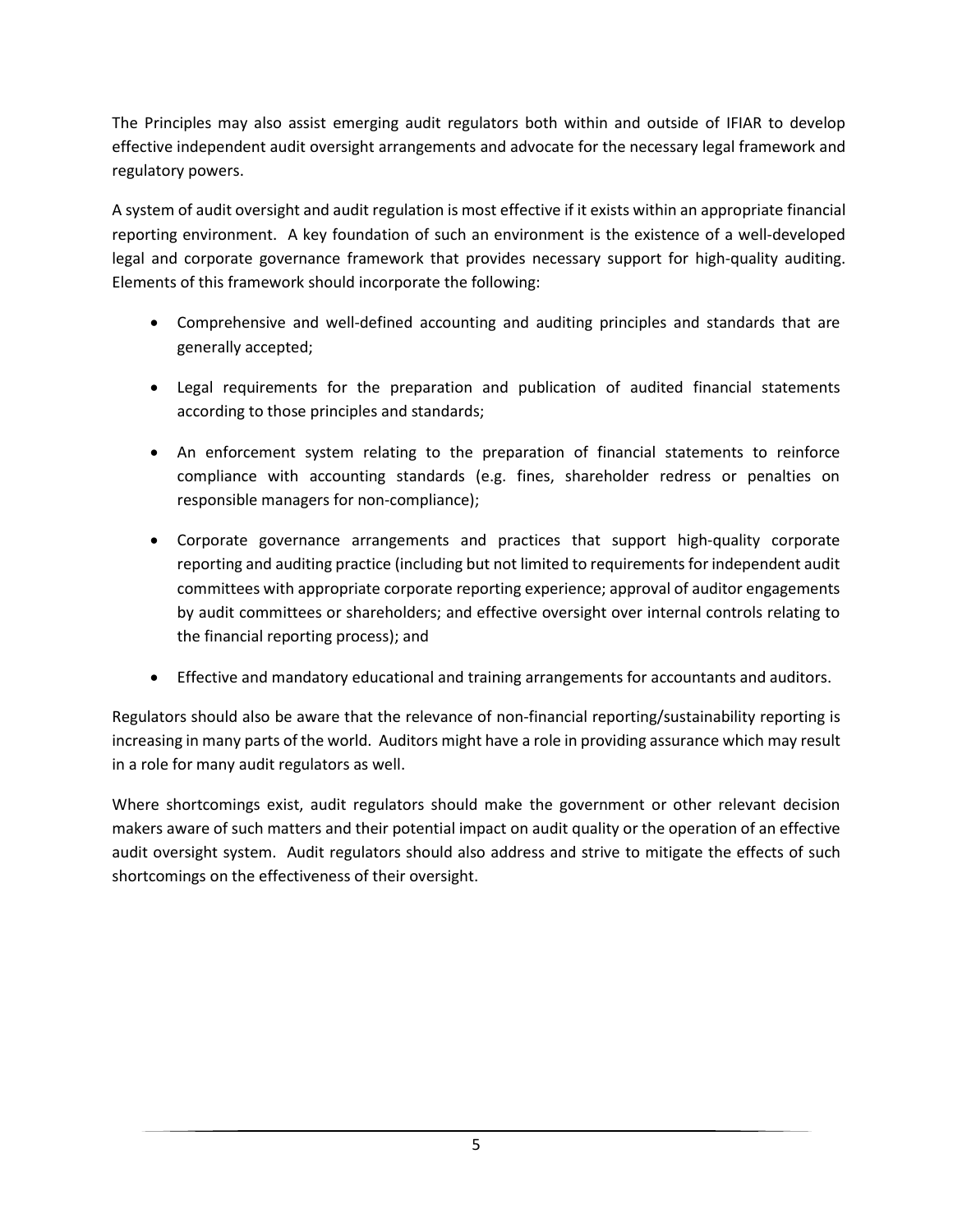The IFIAR Core Principles for Audit Regulators are:

| Principle 1:        | The responsibilities and powers of audit regulators should serve the public interest and<br>be clearly and objectively stated in legislation.                                      |
|---------------------|------------------------------------------------------------------------------------------------------------------------------------------------------------------------------------|
| <b>Principle 2:</b> | Audit regulators should be independent.                                                                                                                                            |
| Principle 3:        | Audit regulators should be transparent and accountable. They should have a good<br>understanding of the needs of their stakeholders and the audit market in their<br>jurisdiction. |
| <b>Principle 4:</b> | Audit regulators should have comprehensive regulatory powers to promote high quality<br>audits.                                                                                    |
| <b>Principle 5:</b> | Audit regulators should have sufficient resources and staff with relevant competence<br>and expertise who are independent of the profession.                                       |
| Principle 6:        | Audit regulators should be objective, free from conflicts of interest, and maintain<br>appropriate confidentiality arrangements.                                                   |
| Principle 7:        | Audit regulators should make appropriate arrangements for cooperation with other<br>audit regulators and, where relevant, other national authorities.                              |
| <b>Principle 8:</b> | Audit regulators should at a minimum, conduct recurring inspections of audit firms<br>undertaking audits of public interest entities.                                              |
| Principle 9:        | Audit regulators should ensure that a risk-based inspections program is in place.                                                                                                  |
| Principle 10:       | Audit regulators should ensure that inspections include effective procedures for both<br>firm-wide and audit engagement file reviews.                                              |
| Principle 11:       | Audit regulators should have a mechanism for reporting inspections findings to the<br>audit firm and addressing remediation of findings with the audit firm.                       |
| Principle 12:       | Audit regulators should have independent investigatory powers vis-á-vis auditors and<br>audit firms under their jurisdiction.                                                      |
| Principle 13:       | Audit regulators should have at their disposal a comprehensive and impactful range of<br>disciplinary measures/sanctions against auditors and audit firms.                         |
| Principle 14:       | regulators<br>should<br>authority<br>Audit<br>have<br>the<br>communicate<br>disciplinary<br>to<br>measures/sanctions to the public.                                                |
|                     |                                                                                                                                                                                    |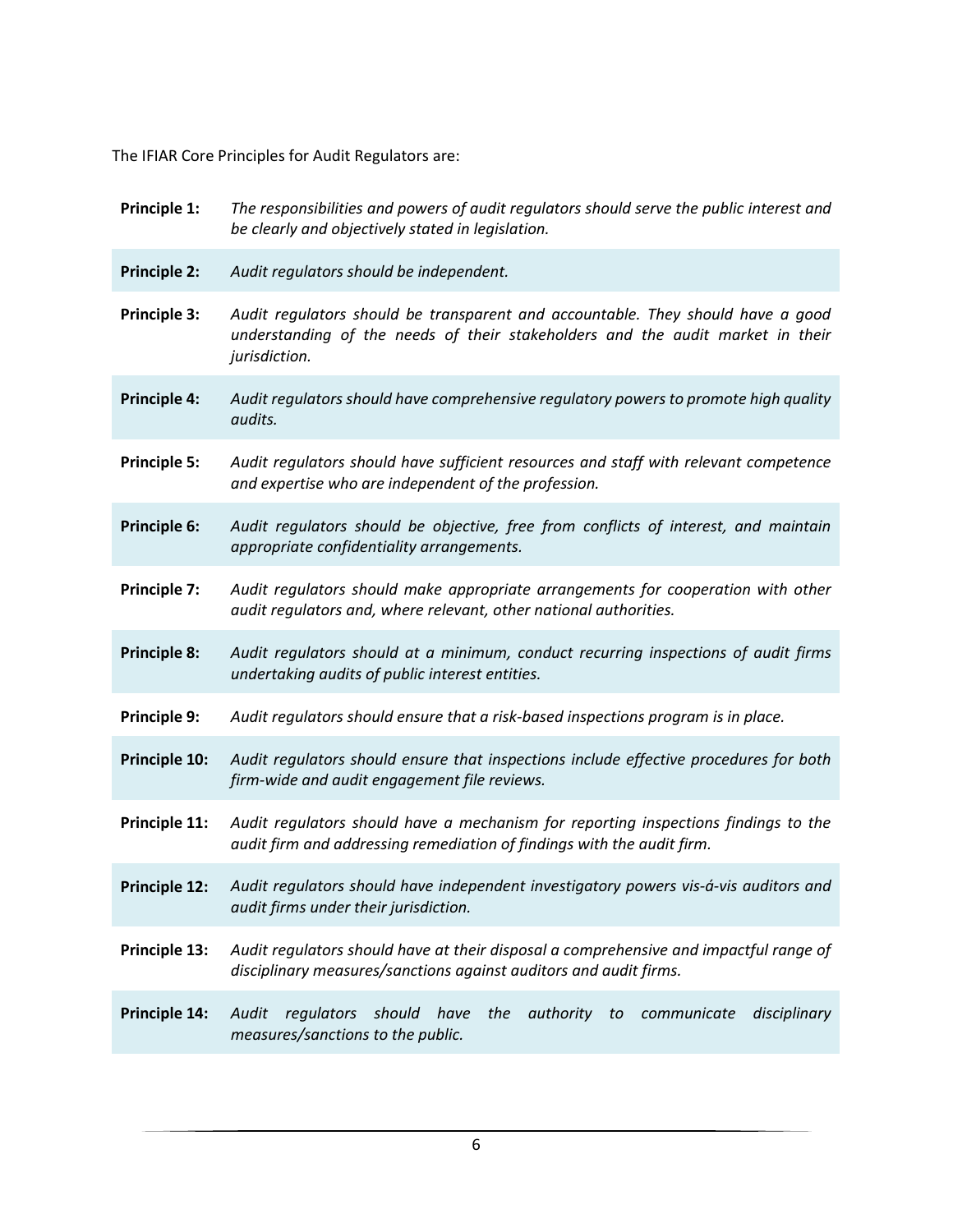#### <span id="page-6-0"></span>**Part A. Structure**

## <span id="page-6-1"></span>**PRINCIPLE 1:** *The responsibilities and powers of audit regulators should serve the public interest and be clearly and objectively stated in legislation.*

Audit regulators should have a clear regulatory mandate to work in the public interest, including that of investors, rather than the interests of the audit profession or audited entities by seeking to enhance audit quality. The responsibilities and powers of audit regulators should, at a minimum, require independent oversight of the audits of public interest entities, an area where self-regulation by the audit profession is no longer acceptable.

The legal framework for audit oversight should set forth clearly the audit regulator's mandate and responsibilities, thus avoiding uncertainty or debate on the role and scope of the regulator's authority. This is especially relevant where there is involvement of third parties (e.g. professional bodies, experts, secondees) within the oversight regime (e.g. where the audit regulator delegates certain tasks or uses work performed by such third parties). The overall framework should clearly set out the (ultimate) decision-making power of the audit regulator as well as meaningful means of control over all relevant regulatory determinations or decisions within the audit oversight system.

#### <span id="page-6-2"></span>**PRINCIPLE 2:** *Audit regulators should be independent.*

Independence means the ability to undertake regulatory activity and to take and enforce decisions without external interference, which includes not being controlled or unduly influenced in its governance and operations by persons or institutions who are not independent from the audit profession<sup>1</sup> or other stakeholders in the financial reporting ecosystem. If, in exceptional cases, non-independent individuals are involved in the governance arrangements of the regulator, they need to be in the minority for the regulator to be considered independent, and steps should be taken to ensure the independence of all regulatory decisions from the profession. The involvement of non-independent individuals as experts or consultants within any decision-making bodies or structures should also be limited to exceptional circumstances. The audit regulator must also be operationally independent from external political interference and from commercial or other sectoral interests, in the exercise of its functions and powers. The audit regulator should have a stable source of funding that is free from undue influence by auditors/audit firms, professional organisations, audited entities or other stakeholders in the financial ecosystem. Additionally, funding should be stable and sufficient to execute the regulator's powers and responsibilities.

<sup>1</sup> For the purpose of IFIAR membership assessments, an individual is considered independent of the profession even if he/she is a CPA, Chartered Accountant, or holder of another equivalent qualification, as long as this individual is not a sole practitioner, employed by or affiliated with: (1) a registered audit firm; (2) a professional accountancy body (other than by membership); or (3) any bodies or entities associated with the audit profession.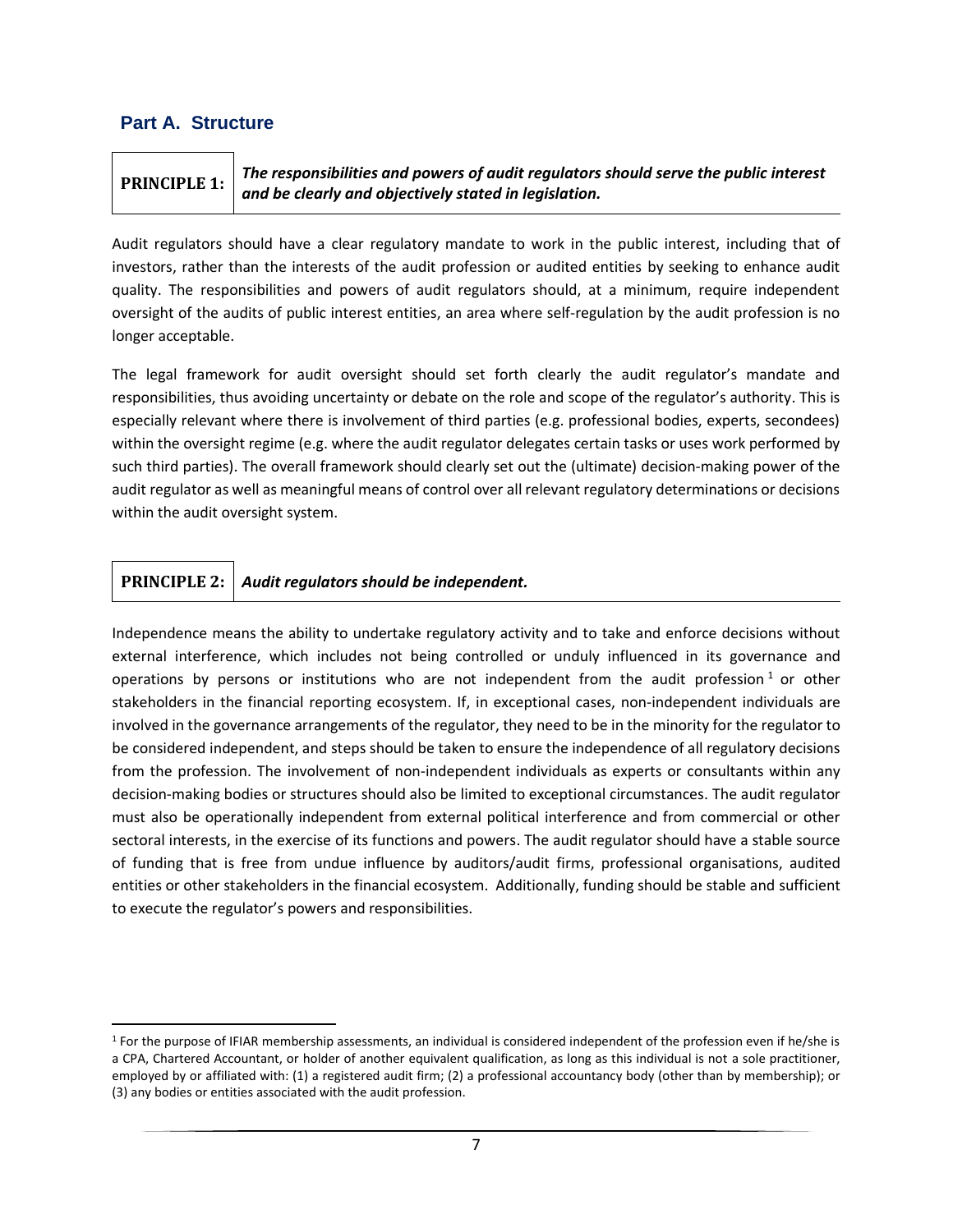#### <span id="page-7-0"></span>**PRINCIPLE 3:** *Audit regulators should be transparent and accountable. They should have a good understanding of the needs of their stakeholders and the audit market in their jurisdiction.*

The audit regulator should have public accountability in the use of its powers and resources to ensure that the audit regulator maintains its integrity and credibility. Further, the decisions and actions of the audit regulator should be subject to appropriate scrutiny and review, including appeal to a competent higher authority and/or a court of law. Transparency should include the publication of annual work plans and activity reports, including the outcome of inspections either in the aggregate or on a firm-by-firm basis.

Audit regulators are part of the larger financial reporting ecosystem in their jurisdiction. To be effective in their role within that ecosystem, audit regulators need to have the ability and resources to keep abreast of the audit market and its developments. Regulators are expected to be aware of investor perspectives, the market structure for audit and the financial reporting chain. The regulator should engage in a dialogue with relevant stakeholders, including investors and audit committees, to understand their needs and concerns and to foster a dialogue between them and the regulator.

#### **PRINCIPLE 4:** *Audit regulators should have comprehensive regulatory powers to promote high quality audits.*

It is imperative that audit regulators possess meaningful and efficient legal instruments of regulatory oversight.

The legal framework for audit oversight should provide the regulator with adequate powers and authority that enable the regulator to impactfully perform its audit oversight duties, including the ability to impose and implement recommendations, follow-up measures and actions. This should include powers to address through inspection and enforcement - compliance with applicable auditing, professional and independence standards and should also include compliance with the requirements for the authorization/registration of auditors/audit firms.

Audit regulators should have adequate and appropriate mechanisms for enabling information to be brought to their attention by third parties and to then deal with such information, such as through complaints procedures or through whistle-blowing arrangements that include safeguards to protect the identity and privacy of the whistleblower. These mechanisms should act in a timely and effective manner and their results followed up through an appropriate system of investigations and disciplinary measures/sanctions in relation to cases of inadequate or non-compliant execution of an audit.

The regulator should implement and operationalize its legal authority through the development of clear and transparent rules and regulations.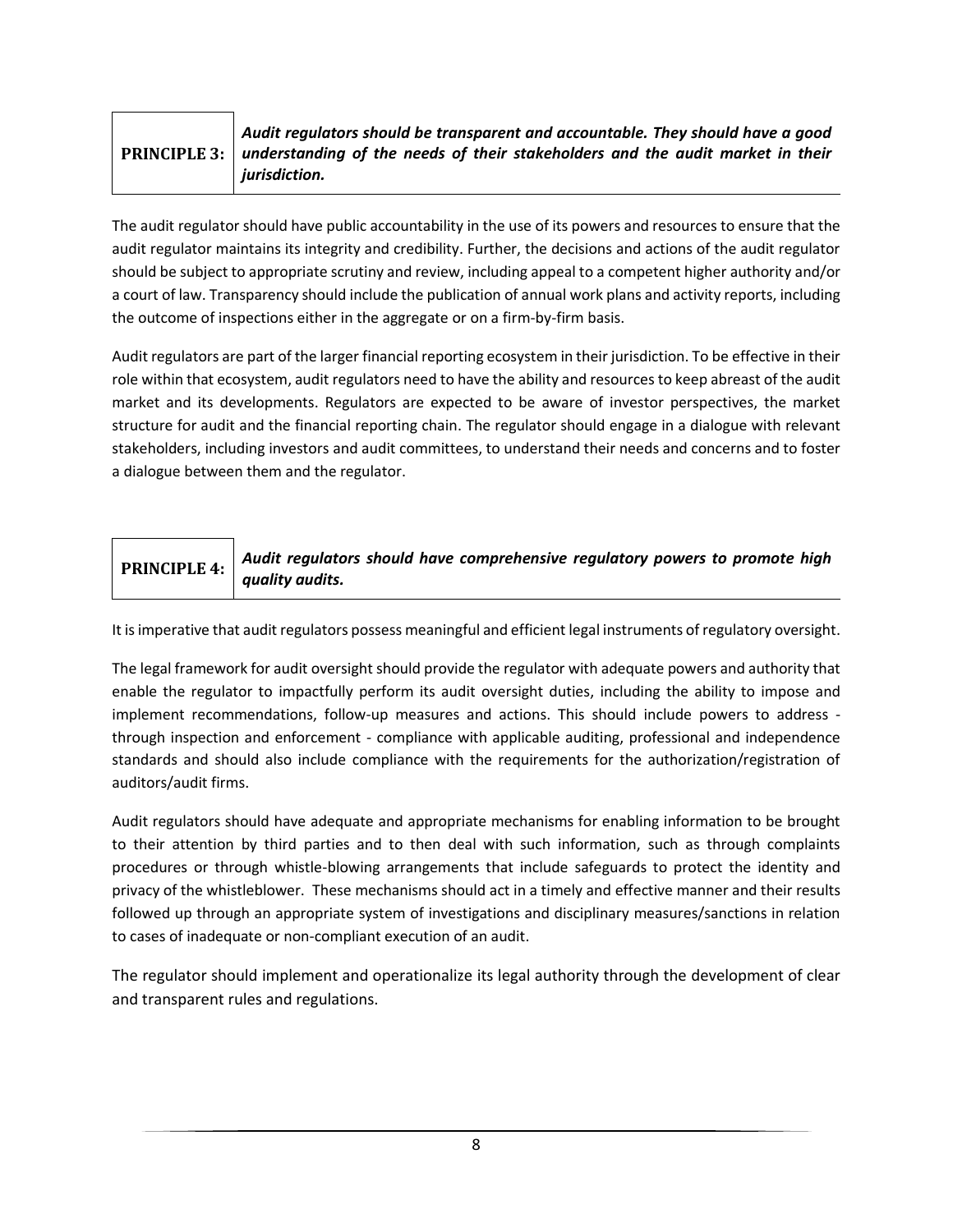#### <span id="page-8-0"></span>**Part B. Operations**

#### <span id="page-8-1"></span>**PRINCIPLE 5:** *Audit regulators should have sufficient resources and staff with relevant competence and expertise who are independent of the profession.*

Audit regulators should have arrangements in place to ensure that their staff members are independent of the profession. These arrangements will, at a minimum, ensure that staff members are not employed by or affiliated with a registered audit firm, a professional accountancy body<sup>2</sup> (including representing or appointed by such a body), or any bodies or entities associated with the audit profession.

In order for audit regulators to be effective, it is a prerequisite that there is sufficient staff with appropriate skills and competence in order to collectively bring high level expertise to any matters subject to audit regulation, including in the use of technology. The persons carrying out the reviews of quality assurance systems and audit engagement file reviews of auditors/audit firms should have a broad range of skillsets and expertise through various specialist industries (such as IT and banking) effective professional training and relevant experience in auditing and financial reporting, and training in regulatory quality assurance reviews.

Sufficient staff enables the regulator to fulfill its legal mandate in a meaningful way. The impact of the regulator's work in part will be determined by the adequacy of its scope of oversight activities (e.g. by having resources to select an adequate number of audit engagements for inspections or review quality management systems in appropriate detail, or by being able to respond to emerging issues).

Adequate arrangements for consultation and discussion amongst the inspection and enforcement teams involved in the accomplishment of audit oversight should be in place. New inspectors and enforcement staff should be subject to proper supervision and rigorous appropriate training.

## <span id="page-8-2"></span>**PRINCIPLE 6:**

*Audit regulators should be objective, free from conflicts of interest, and maintain appropriate confidentiality arrangements.*

Audit regulators should maintain the highest standards of ethical conduct to provide the public with confidence in the objectivity of their decisions. Audit regulators should have in place prohibitions against conflicts of interest by its governing body and staff and ensure that appropriate arrangements are in place to protect confidential information from wrongful dissemination. At the same time, regulators will need to strike a balance between their obligation for confidentiality and the need to communicate the results of its work to the public in an appropriate manner.

 $2$  Affiliated in any way other than by membership to a professional accountancy body.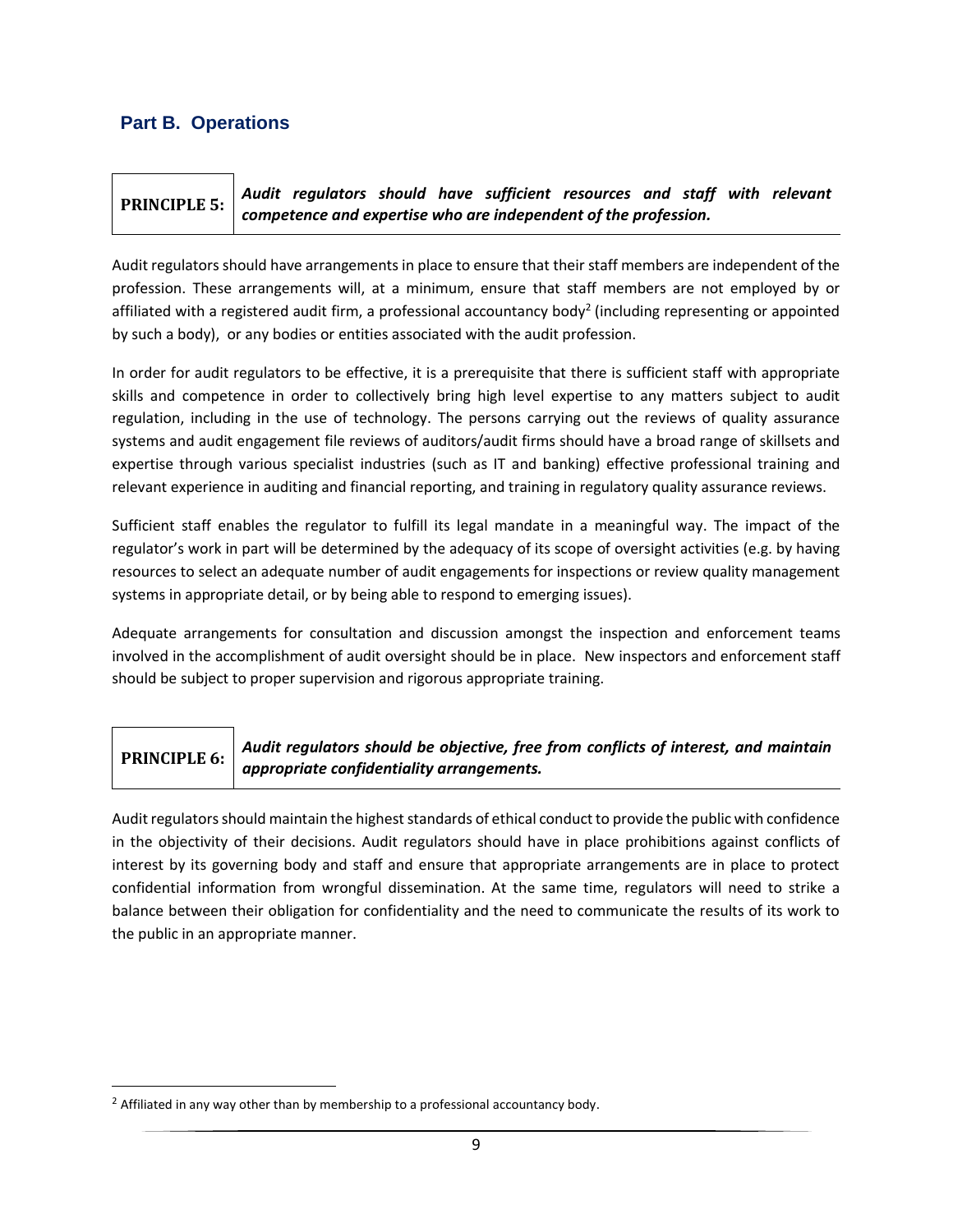#### <span id="page-9-0"></span>**PRINCIPLE 7:** *Audit regulators should make appropriate arrangements for cooperation with other audit regulators and, where relevant, other national authorities.*

Taking into account the global nature of the financial markets, cross-border cooperation and information sharing amongst audit regulators as well as other regulatory bodies, including financial market regulators, are vital to the effective oversight of national audit firms and achieving improvements to audit quality.

Audit regulators should strive to establish cooperation arrangements to provide timely assistance to each other within reasonable limits. Under those arrangements, audit regulators should consult, cooperate and share information to assist each other in fulfilling their respective oversight responsibilities. This could also take the shape of technical assistance and support in capacity building. IFIAR Members should become signatories to the IFIAR Multilateral Memorandum of Understanding (MMOU) or other relevant instruments in order to facilitate cooperation wherever possible.

Arrangements should be in place for the sharing of information between audit regulators and other national regulators(e.g. financial reporting regulators, banking regulators, law enforcement) or between different parts of the audit oversight system if it involves more than one body, and for protecting the confidentiality of such information.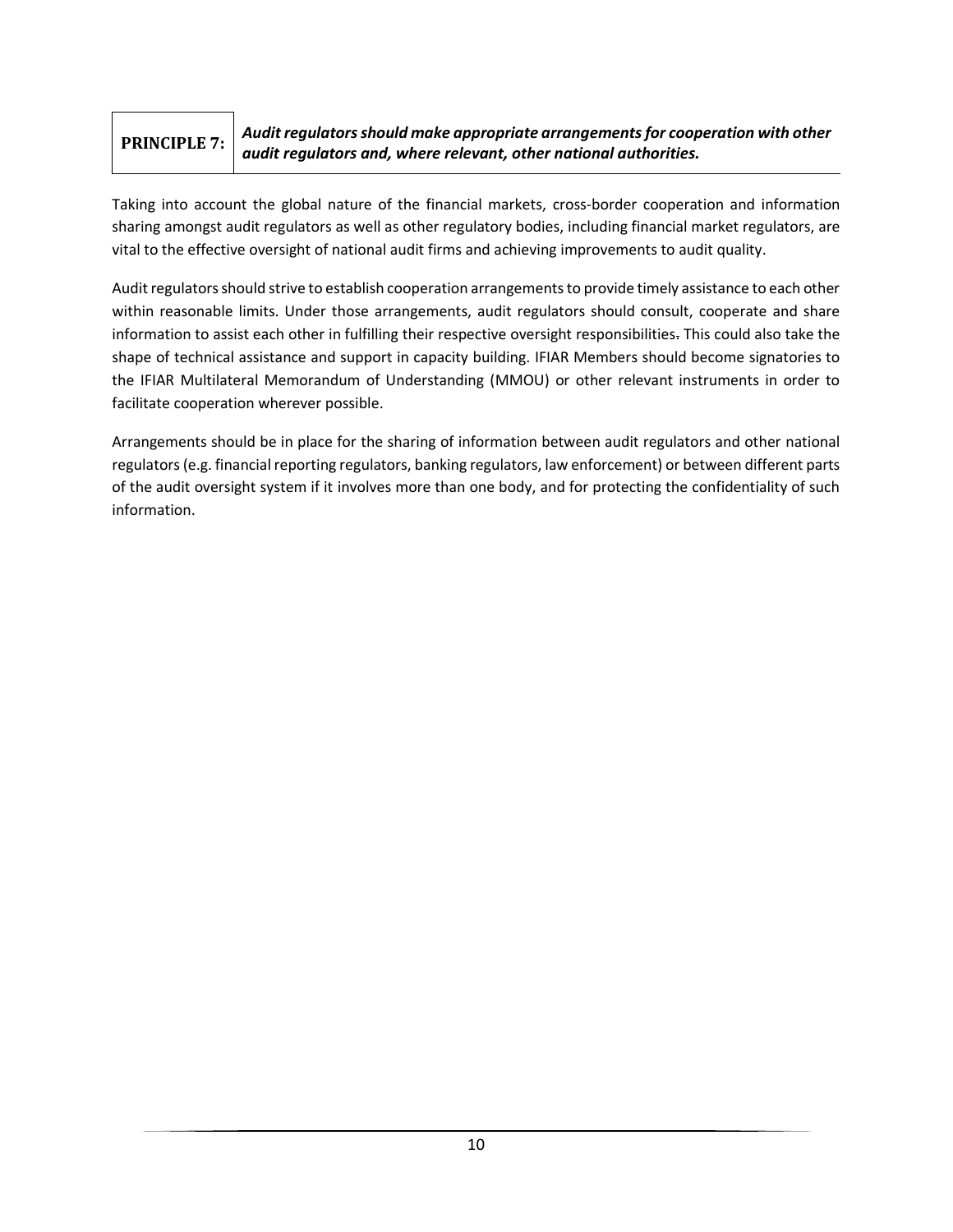## <span id="page-10-0"></span>**Part C. Principles for inspections**

#### <span id="page-10-1"></span>**PRINCIPLE 8:** *Audit regulators should at a minimum, conduct recurring inspections of audit firms undertaking audits of public interest entities.*

An inspection is an oversight tool by which the regulator can assess the auditor's compliance with applicable professional standards, independence requirements and other laws, rules and regulations by reviewing individual audit files and the adequacy, appropriateness and effectiveness of the internal quality management system of the auditor/audit firm.

Audit regulators should establish a minimum cycle regarding the frequency of inspections, with the option of conducting ad-hoc inspections when the need arises.

Inspections should be conducted pursuant to a process comprising of:

- Selection of the audit firms to inspect,
- Appointment of inspection teams with appropriate independence, expertise and competence,
- Notification to the audit firm,
- Advance documentation request,
- Notification of selection of audit engagements for review,
- Meetings with audit firm management and other relevant audit personnel,
- Review of audit work papers and any other related documents and information, and
- Formal conclusion and production of an inspection report.

While the audit firm might receive some details about the intended inspection, the firm should be precluded from inappropriately altering its prior work in advance of the inspection on threat of appropriate disciplinary action if it does.

The inspection process should be subject to appropriate internal quality management within the audit regulator to ensure high quality and consistency.

## <span id="page-10-2"></span>**PRINCIPLE 9:** *Audit regulators should ensure that a risk‐based inspections program is in place.*

Audit regulators should have a process for assessing risks in the audit/corporate environment and audit risks in individual regulated firms and their audit engagements. Audit regulators should have a process for taking their risk assessment into account in allocating their inspection resources and in the inspection approaches they adopt. However, such a risk-based approach should not prevent the regulator from introducing elements of unpredictability to avoid foreseeable anticipation or expectation regarding the approach to and scope of the inspection. This system should be mature enough that the regulator is able to defend the specific selection of audit files and the thematic focus. These processes should be commensurate with the size and complexity of the audit firms and their audit clients.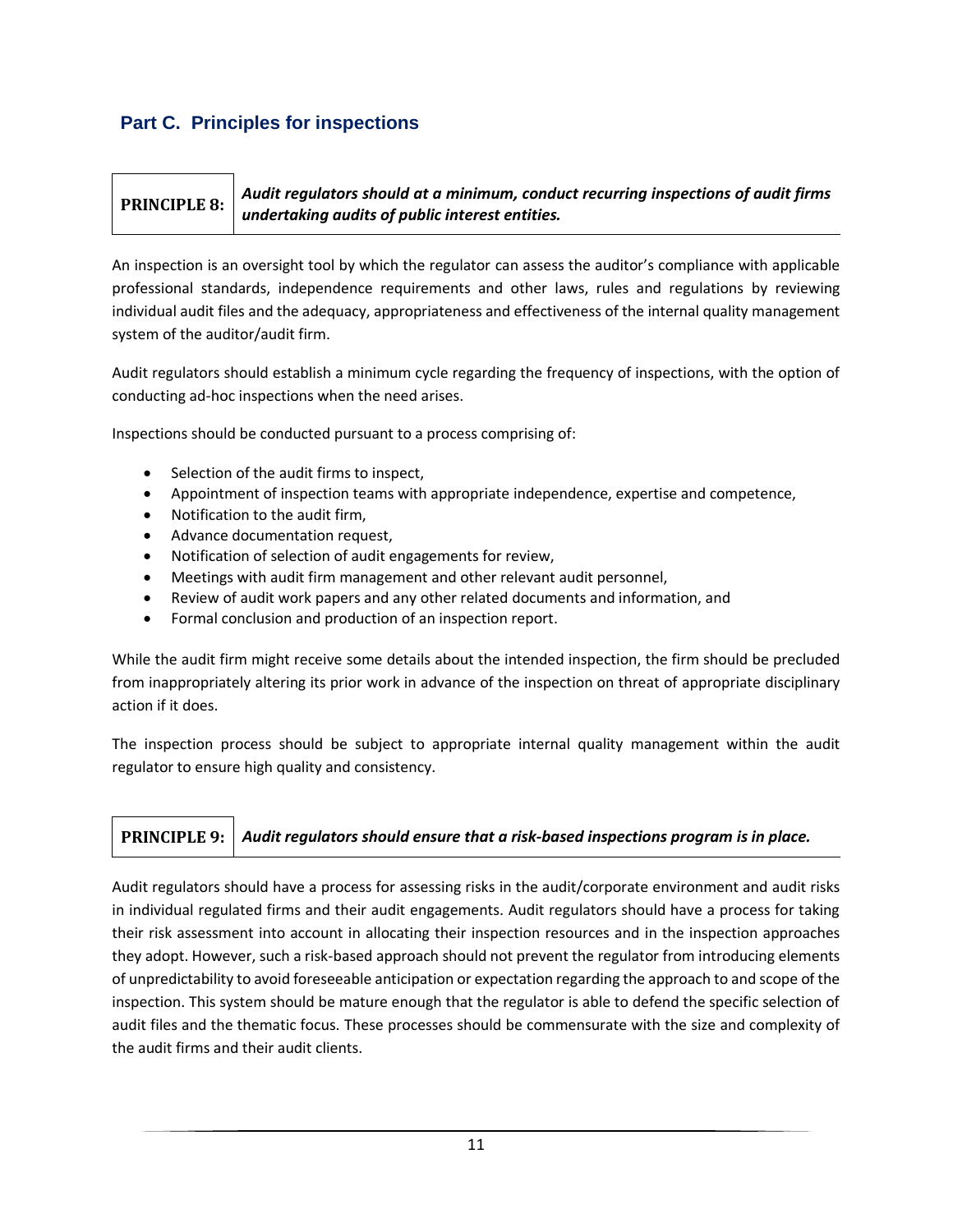## <span id="page-11-0"></span>**PRINCIPLE 10:**

*Audit regulators should ensure that inspections include effective procedures for both firm-wide and audit engagement file reviews.*

The risk‐based inspection approach should also be reflected in both firm-wide and audit file inspection procedures. The firm-wide inspection procedures should address the audit firm's quality management system as reflected in the firm's organization, policies and procedures. High quality standards for systems of quality management should be used as a benchmark in performing firm-wide inspection procedures. As reflected in applicable standards, the review of the quality management systems could include (but is not limited to) risk assessment, governance and leadership, relevant ethical requirements, acceptance and continuance of client relationships and specific engagements, engagement performance, resources and personnel management, information and communication, and the monitoring and remediation process.

The inspection process should also include full access to all audit work papers and other documents relevant to the audit files selected for inspection. In addition, inspections should include adequate testing of selected audit files in order both to determine the effectiveness of the firm's quality management system and to assess compliance with applicable laws, rules and professional standards.

## <span id="page-11-1"></span>**PRINCIPLE 11:**

*Audit regulators should have a mechanism for reporting inspections findings to the audit firm and addressing remediation of findings with the audit firm.*

Audit regulators should have a process ensuring that criticisms or potential defects in an audit firm's quality management systems and issues related to an audit firm's performance of audits that are identified during an inspection are reported to the audit firm. Audit regulators' reporting processes should include the preparation and issuance of a draft inspection report, a process for the audit firm to respond, and the preparation and issuance of a final inspection report. In addition, audit regulators should have a process for determining whether audit firms respond appropriately to inspection findings that were reported to the audit firm by the audit regulator. Such processes could include follow-up inspections or assessments, or regulatory instruments such as imposing sanctions if the audit firm neglects to react to the identified shortcomings in an appropriate manner within a specified time period.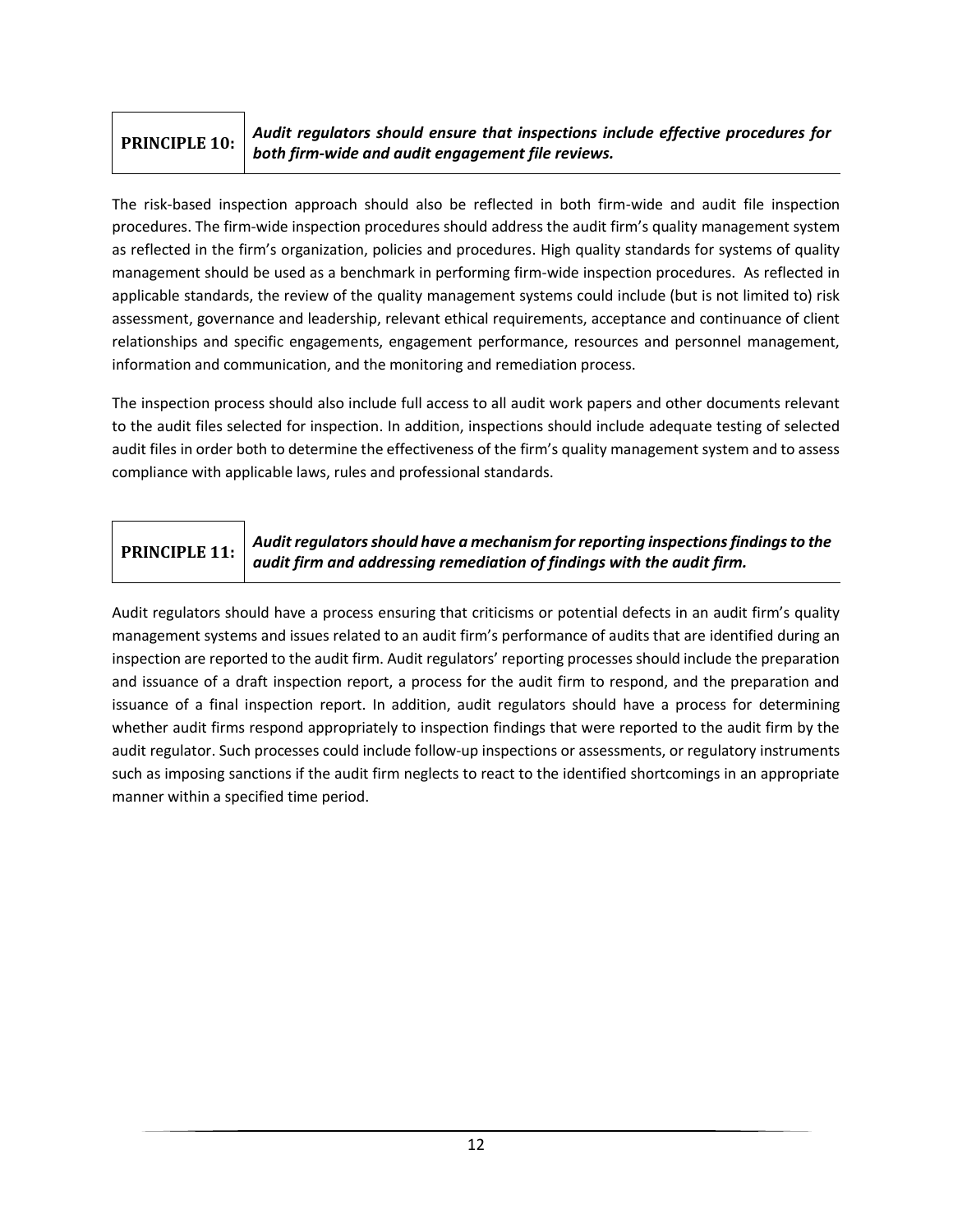## <span id="page-12-0"></span>**Part D. Principles for enforcement**

<span id="page-12-1"></span>

| <b>PRINCIPLE</b> | Audit regulators should have independent investigatory powers vis-á-vis auditors |
|------------------|----------------------------------------------------------------------------------|
| 12:              | $\vert$ and audit firms under their jurisdiction.                                |

The enforcement of compliance with professional duties, laws and regulations is an important oversight instrument to uphold audit quality and the trust of investors and other stakeholders in the work of auditors and to deter auditor misconduct. Regulators should have access to sufficient legal competences and technical resources in order to act efficiently and in a timely manner where there are indications of breaches of professional or statutory duties. The regulator should have the legal authority to compel the production of documents, other information and testimony in connection with an investigation. In addition, the regulator should have access to sufficient staff/experts with a broad range of skillsets and expertise through various specialist industries (such as IT and banking) and from different backgrounds (such as legal and auditing). When assigning staff members to specific investigations, potential conflicts of interest must be prevented.

#### <span id="page-12-2"></span>**PRINCIPLE 13:** *Audit regulators should have at their disposal a comprehensive and impactful range of disciplinary measures/sanctions against auditors and audit firms.*

Regulators should have a comprehensive and effective range of disciplinary measures/sanctions at their disposal to address any breaches of professional or statutory duties by an auditor or an audit firm in a proportionate manner. Regulators also should have effective and efficient measures in place to secure cooperation by auditors or audit firms. Disciplinary measures/sanctions should include reprimands and fines, as well as severe penalties such as temporary or permanent bans from providing some or all audit services, or removal from the profession. Any legal limits on the maximum amounts of fines should allow them to be effective instruments of deterrence, especially if imposed on audit firms.

#### <span id="page-12-3"></span>**PRINCIPLE 14:** *Audit regulators should have the authority to communicate disciplinary measures/sanctions to the public.*

The ability of a regulator to publish disciplinary measures/sanctions, including the identity of the audit firm and/or individual(s) subject to those measures/sanctions, as well as a description of any violations and the disciplinary measures/sanctions imposed, contributes to the effectiveness of, and confidence in, the auditor oversight system. Transparency about disciplinary activities provides an incentive for auditors and audit firms to meet their professional obligations and sends an important signal to investors. It also deters auditor and audit firm misconduct.

In addition, consistent with their investor protection mandates, audit regulators should have the authority to announce the initiation of enforcement proceedings and release basic, factual and non-privileged information to the public about ongoing investigations, where public interest justifies doing so. It is important to be able to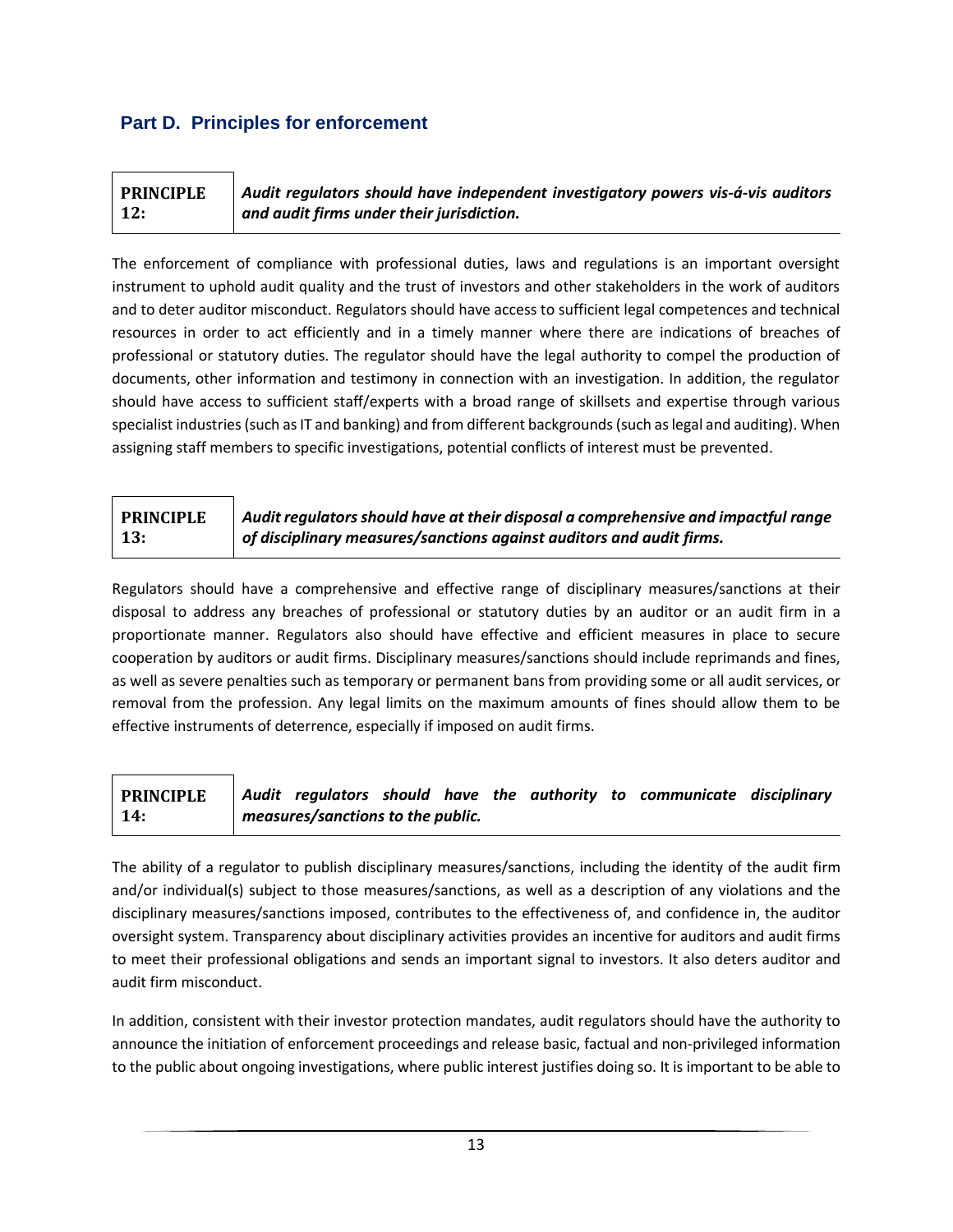share high-level updates, to the extent allowed under national laws, to contribute to providing confidence in the markets and demonstrate the effectiveness of the regulator.

While recognizing the importance of transparency, regulators should balance the need for transparency with the potential harm to relevant stakeholders or the financial markets in their decision regarding disclosure about each individual case.